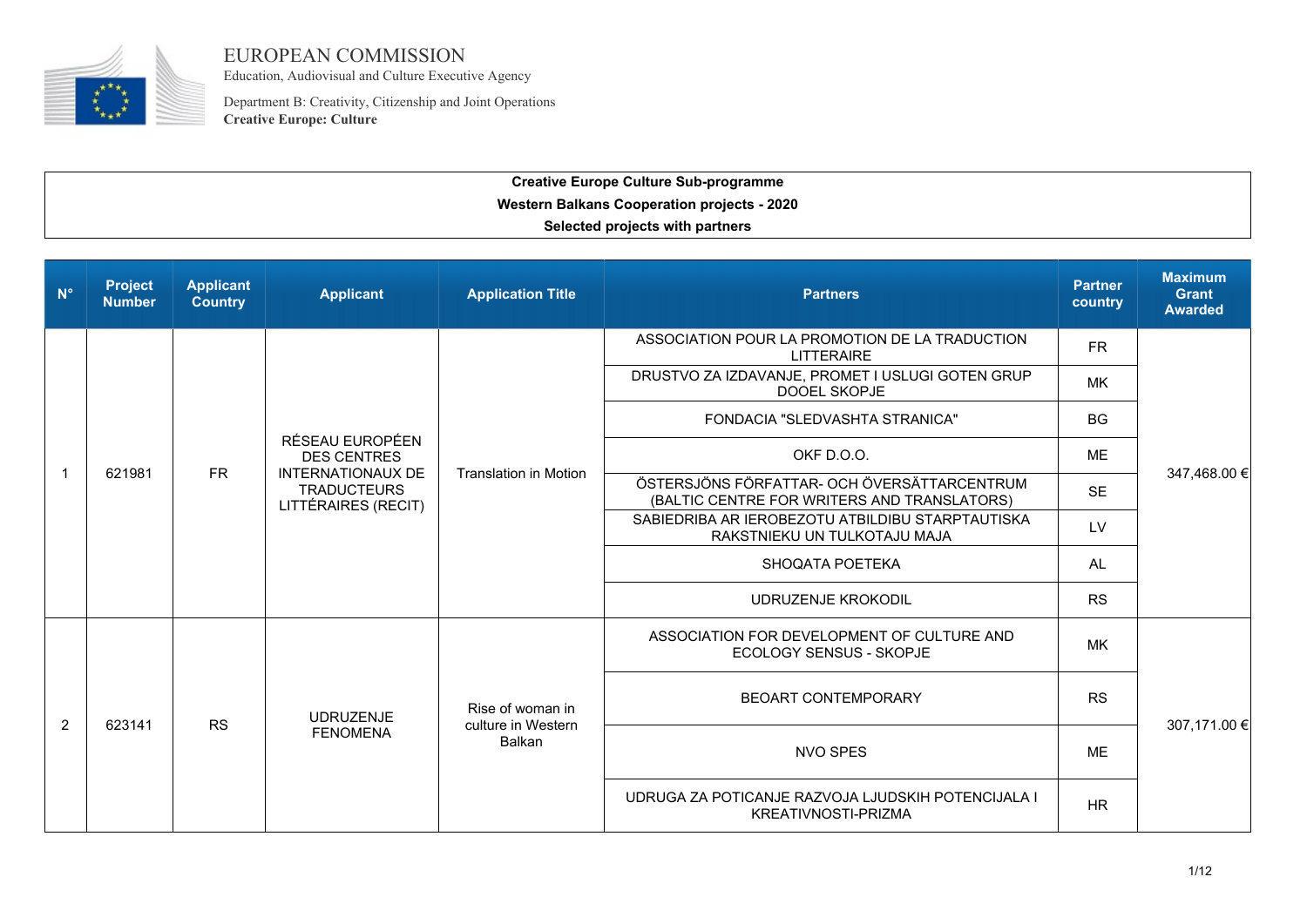

Education, Audiovisual and Culture Executive Agency

Department B: Creativity, Citizenship and Joint Operations **Creative Europe: Culture**

| $N^{\circ}$    | <b>Project</b><br><b>Number</b> | <b>Applicant</b><br><b>Country</b> | <b>Applicant</b>                            | <b>Application Title</b>                         | <b>Partners</b>                                                                            | <b>Partner</b><br>country | <b>Maximum</b><br><b>Grant</b><br><b>Awarded</b> |
|----------------|---------------------------------|------------------------------------|---------------------------------------------|--------------------------------------------------|--------------------------------------------------------------------------------------------|---------------------------|--------------------------------------------------|
| $\overline{2}$ | 623141                          | <b>RS</b>                          | <b>UDRUZENJE</b><br><b>FENOMENA</b>         | Rise of woman in<br>culture in Western<br>Balkan | ZAVOD LOKARJEVA GALERIJA                                                                   | <b>SI</b>                 | 307,171.00 €                                     |
|                |                                 |                                    |                                             |                                                  | BIENNALE OF WESTERN BALKANS                                                                | <b>EL</b>                 |                                                  |
|                |                                 |                                    |                                             |                                                  | KUNSTREPUBLIK E.V.                                                                         | <b>DE</b>                 |                                                  |
|                |                                 |                                    | ICSE & CO                                   | Some Call Us Balkans                             | NOVO KULTURNO NASELJE                                                                      | <b>RS</b>                 | 312,467.00 €                                     |
| 3              | 623158                          | IT                                 |                                             |                                                  | PLATFORM FOR CIVIC ENGAGEMENT THROUGH ARTISTIC<br>AND CULTURAL PRACTICES SOCIOPATCH SKOPJE | MK                        |                                                  |
|                |                                 |                                    |                                             |                                                  | <b>RRITU</b>                                                                               | XK                        |                                                  |
|                |                                 |                                    |                                             |                                                  | <b>TULLA</b>                                                                               | <b>AL</b>                 |                                                  |
|                |                                 |                                    |                                             |                                                  | UDRUZENJE NEZAVISNIH STVARALACA I AKTIVISTA GETO                                           | <b>BA</b>                 |                                                  |
|                |                                 |                                    |                                             |                                                  | DRUSTVO ZA IZDAVANJE, PROMET I USLUGI GOTEN GRUP<br>DOOEL SKOPJE                           | MK                        |                                                  |
|                |                                 |                                    |                                             |                                                  | <b>GLAVNI GRAD PODGORICA</b>                                                               | ME                        |                                                  |
| 4              | 623171                          | <b>BG</b>                          | <b>FONDACIA</b><br>"SLEDVASHTA<br>STRANICA" | <b>Balkan Translation</b><br>Collider            | SHOQATA POETEKA                                                                            | AL                        | 324,234.00 €                                     |
|                |                                 |                                    |                                             |                                                  | <b>SRSEN IVAN</b>                                                                          | HR.                       |                                                  |
|                |                                 |                                    |                                             |                                                  | <b>UDRUZENJE ARGH</b>                                                                      | <b>RS</b>                 |                                                  |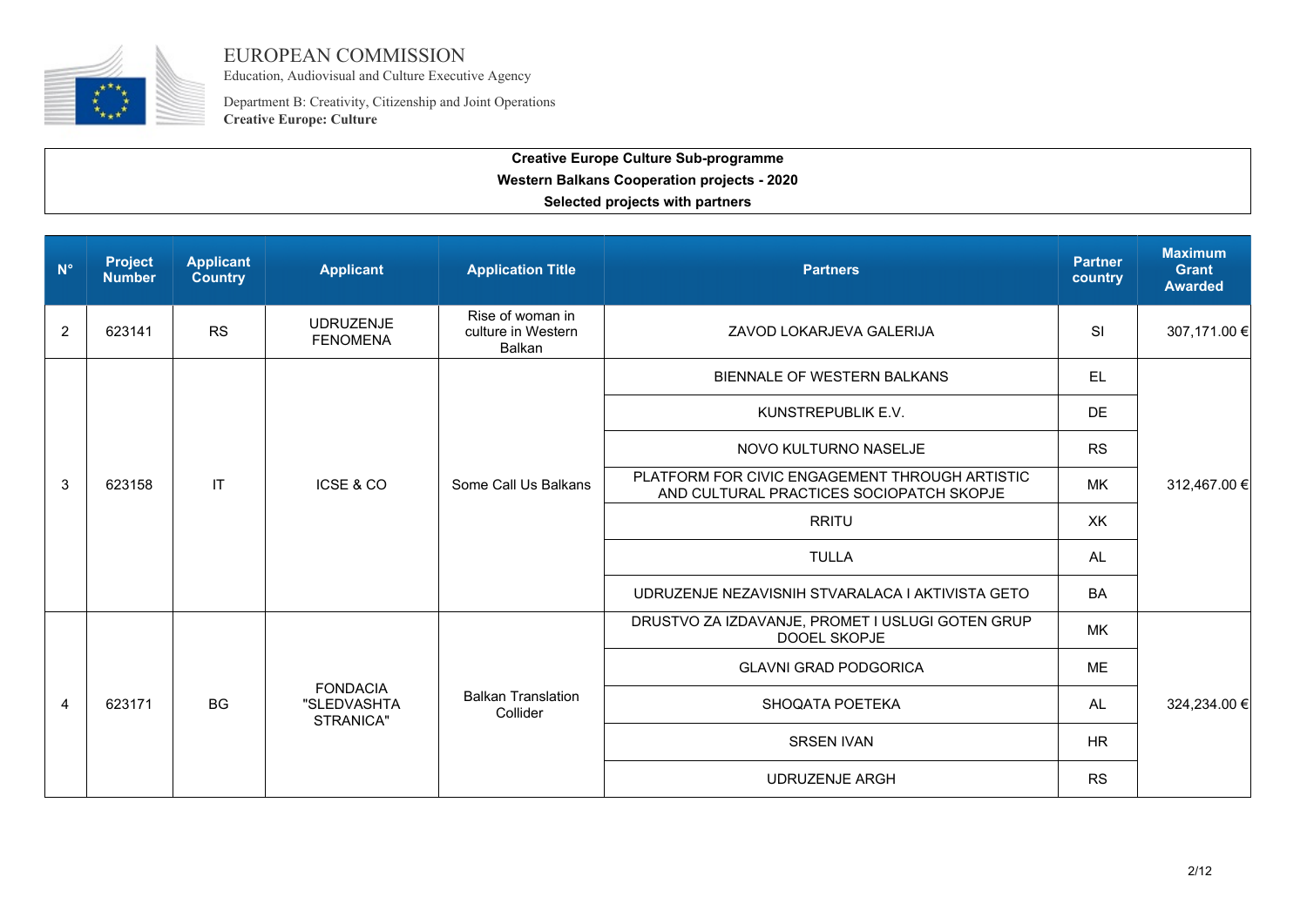

Education, Audiovisual and Culture Executive Agency

Department B: Creativity, Citizenship and Joint Operations **Creative Europe: Culture**

| $N^{\circ}$ | <b>Project</b><br><b>Number</b> | <b>Applicant</b><br>Country | <b>Applicant</b>                                                     | <b>Application Title</b>                                                                                      | <b>Partners</b>                                                     | <b>Partner</b><br>country | <b>Maximum</b><br><b>Grant</b><br><b>Awarded</b> |
|-------------|---------------------------------|-----------------------------|----------------------------------------------------------------------|---------------------------------------------------------------------------------------------------------------|---------------------------------------------------------------------|---------------------------|--------------------------------------------------|
|             |                                 |                             |                                                                      | (NON)ALIGNED<br><b>MOVEMENTS</b><br>Strengthening<br>contemporary dance in<br><b>Western Balkans</b>          | LOKOMOTIVA CENTRE FOR NEW INITIATIVES IN ARTS AND<br><b>CULTURE</b> | MK                        |                                                  |
| 5           | 623216                          | <b>RS</b>                   | <b>STATION SERVICE</b><br><b>FOR</b><br>CONTEMPORARY<br><b>DANCE</b> |                                                                                                               | NOMAD DANCE ACADEMY BULGARIA                                        | <b>BG</b>                 | 499,657.00 €                                     |
|             |                                 |                             |                                                                      |                                                                                                               | TANZFABRIK KREUZBERG GUG (HAFTUNGSBESCHRÄNKT)                       | <b>DE</b>                 |                                                  |
|             |                                 |                             |                                                                      |                                                                                                               | UMETNISKO DRUSTVO NOMAD DANCE ACADEMY SLOVENIJA                     | <b>SI</b>                 |                                                  |
|             | 623246                          | <b>ME</b>                   | <b>DON BRANKO</b><br>SBUTEGA<br><b>FOUNDATION</b>                    | #synergy: Sharpening<br>the capacities of the<br>classical music<br>industry in the Western<br><b>Balkans</b> | CENTAR BEOGRADSKIH FESTIVALA - CEBEF                                | <b>RS</b>                 |                                                  |
| 6           |                                 |                             |                                                                      |                                                                                                               | FESTIVAL LJUBLJANA                                                  | <b>SI</b>                 | 410,930.00 €                                     |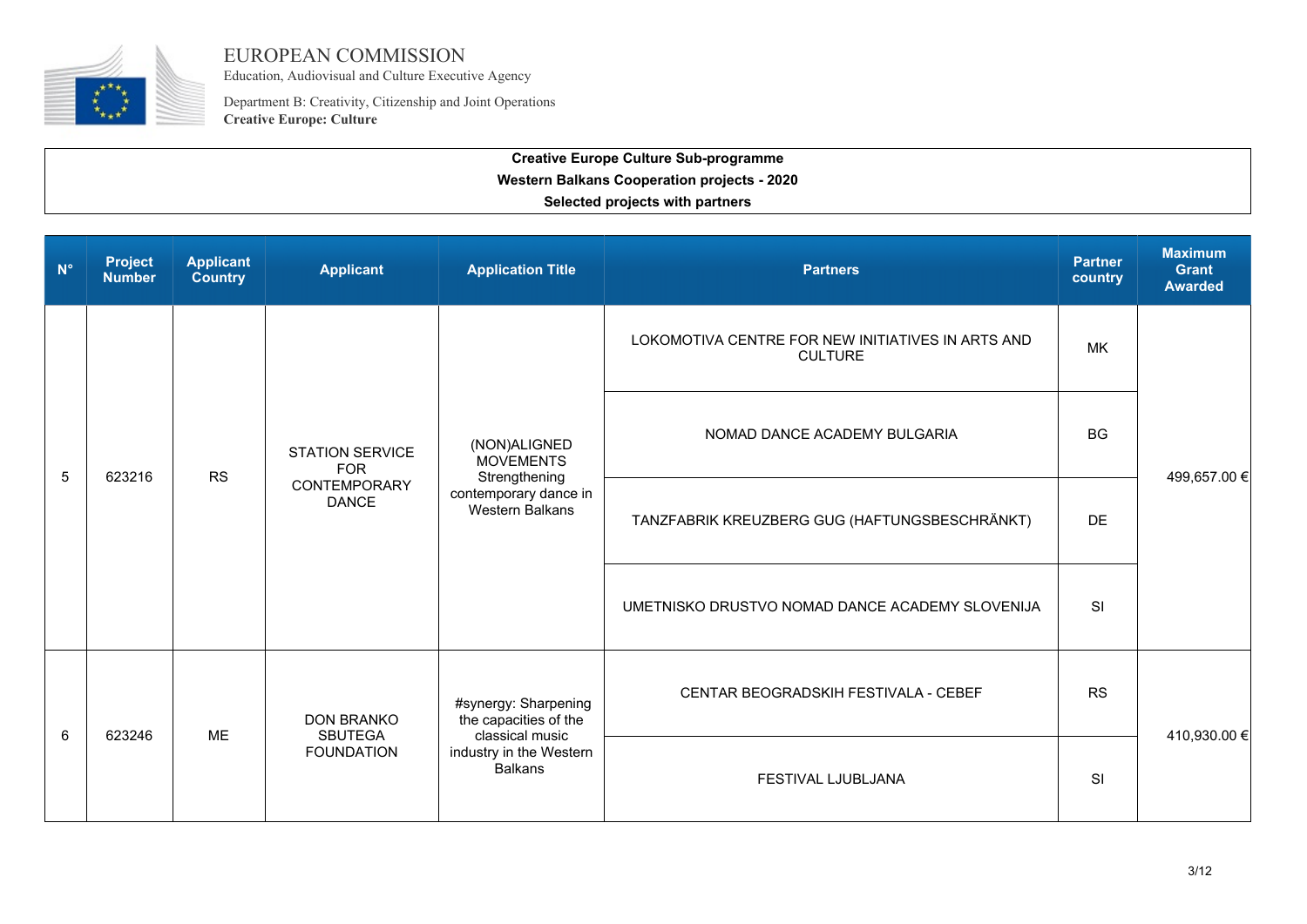

Education, Audiovisual and Culture Executive Agency

Department B: Creativity, Citizenship and Joint Operations **Creative Europe: Culture**

| $N^{\circ}$    | <b>Project</b><br><b>Number</b> | <b>Applicant</b><br><b>Country</b>   | <b>Applicant</b>                                                       | <b>Application Title</b>                                                                                      | <b>Partners</b>                                                     | <b>Partner</b><br>country | <b>Maximum</b><br><b>Grant</b><br><b>Awarded</b> |
|----------------|---------------------------------|--------------------------------------|------------------------------------------------------------------------|---------------------------------------------------------------------------------------------------------------|---------------------------------------------------------------------|---------------------------|--------------------------------------------------|
|                |                                 |                                      |                                                                        |                                                                                                               | JAVNA USTANOVA U KULTURI DUBRAVACKE LJETNE IGRE<br><b>DUBROVNIK</b> | <b>HR</b>                 |                                                  |
| 6              | 623246                          | <b>ME</b>                            | <b>DON BRANKO</b><br><b>SBUTEGA</b><br><b>FOUNDATION</b>               | #synergy: Sharpening<br>the capacities of the<br>classical music<br>industry in the Western<br><b>Balkans</b> | KOSOVO CHOPIN ASSOCIATION                                           | XK                        | 410,930.00 €                                     |
|                |                                 |                                      |                                                                        |                                                                                                               | <b>VOX BAROQUE</b>                                                  | <b>AL</b>                 |                                                  |
| $\overline{7}$ | 623258                          | MANIFESTA<br>NL<br><b>FOUNDATION</b> | Manifesta 14<br>Prishtina_Co-<br>Producing Common<br>Space and Shaping | <b>APSS INSTITUT</b>                                                                                          | <b>ME</b>                                                           |                           |                                                  |
|                |                                 |                                      |                                                                        | Formations of<br>Solidarity in the<br>Western Balkans and<br>Beyond.                                          | EUROPEAN ROMA INSTITUTE FOR ARTS AND CULTURE                        | DE                        | 429,884.00 €                                     |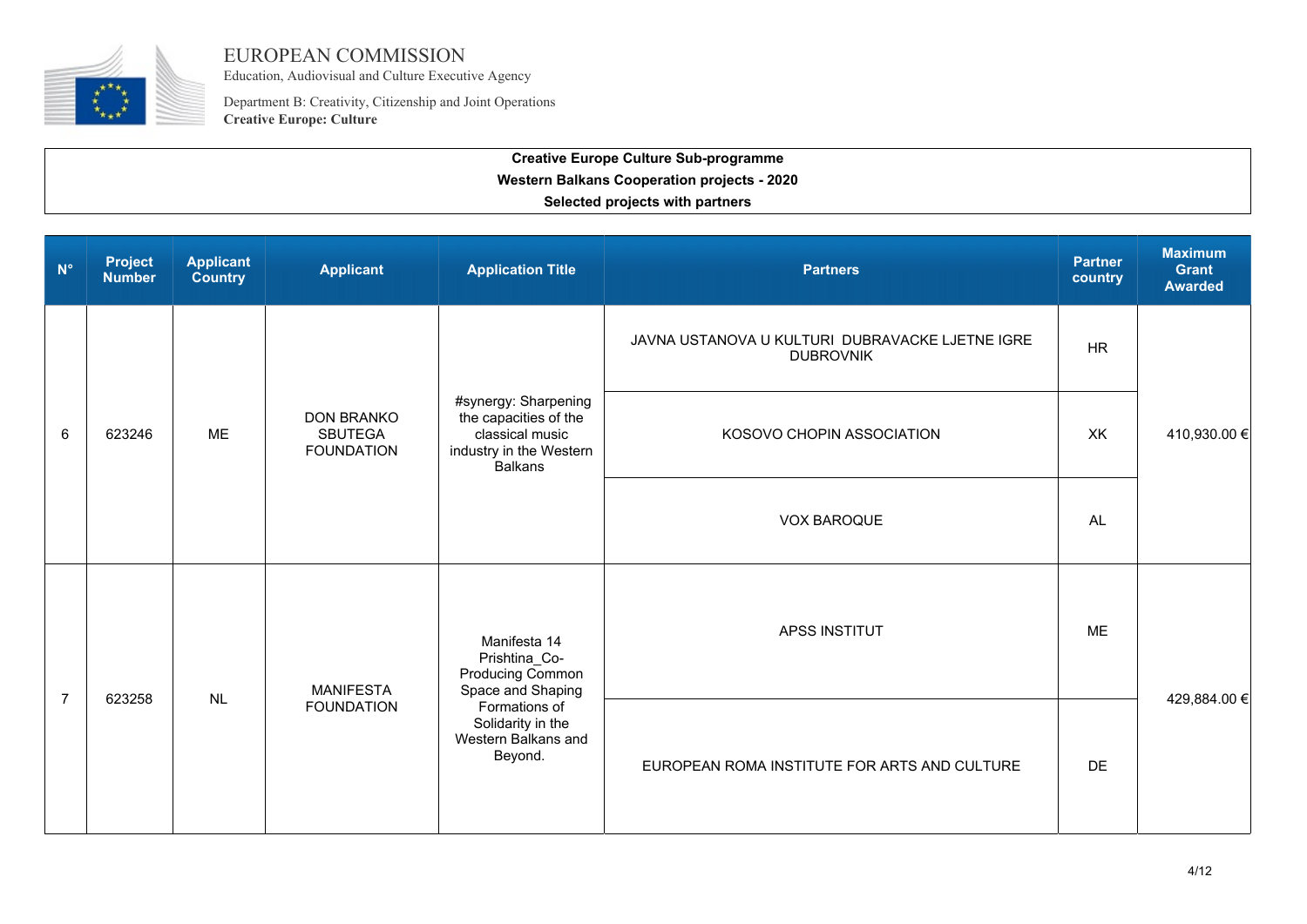

Education, Audiovisual and Culture Executive Agency

Department B: Creativity, Citizenship and Joint Operations **Creative Europe: Culture**

| $N^{\circ}$    | <b>Project</b><br><b>Number</b> | <b>Applicant</b><br><b>Country</b> | <b>Applicant</b>                      | <b>Application Title</b>                                                                                                                       | <b>Partners</b>                       | <b>Partner</b><br>country | <b>Maximum</b><br>Grant<br><b>Awarded</b> |
|----------------|---------------------------------|------------------------------------|---------------------------------------|------------------------------------------------------------------------------------------------------------------------------------------------|---------------------------------------|---------------------------|-------------------------------------------|
| $\overline{7}$ | 623258                          | NL                                 | <b>MANIFESTA</b><br><b>FOUNDATION</b> | Manifesta 14<br>Prishtina_Co-<br>Producing Common<br>Space and Shaping<br>Formations of<br>Solidarity in the<br>Western Balkans and<br>Beyond. | INSTITUTE OF CONTEMPORARY ART - SOFIA | <b>BG</b>                 |                                           |
|                |                                 |                                    |                                       |                                                                                                                                                | KOSOVO ARCHITECTURE FOUNDATION        | XK                        | 429,884.00 €                              |
|                |                                 |                                    |                                       |                                                                                                                                                | MEYDAN D.O.O                          | <b>RS</b>                 |                                           |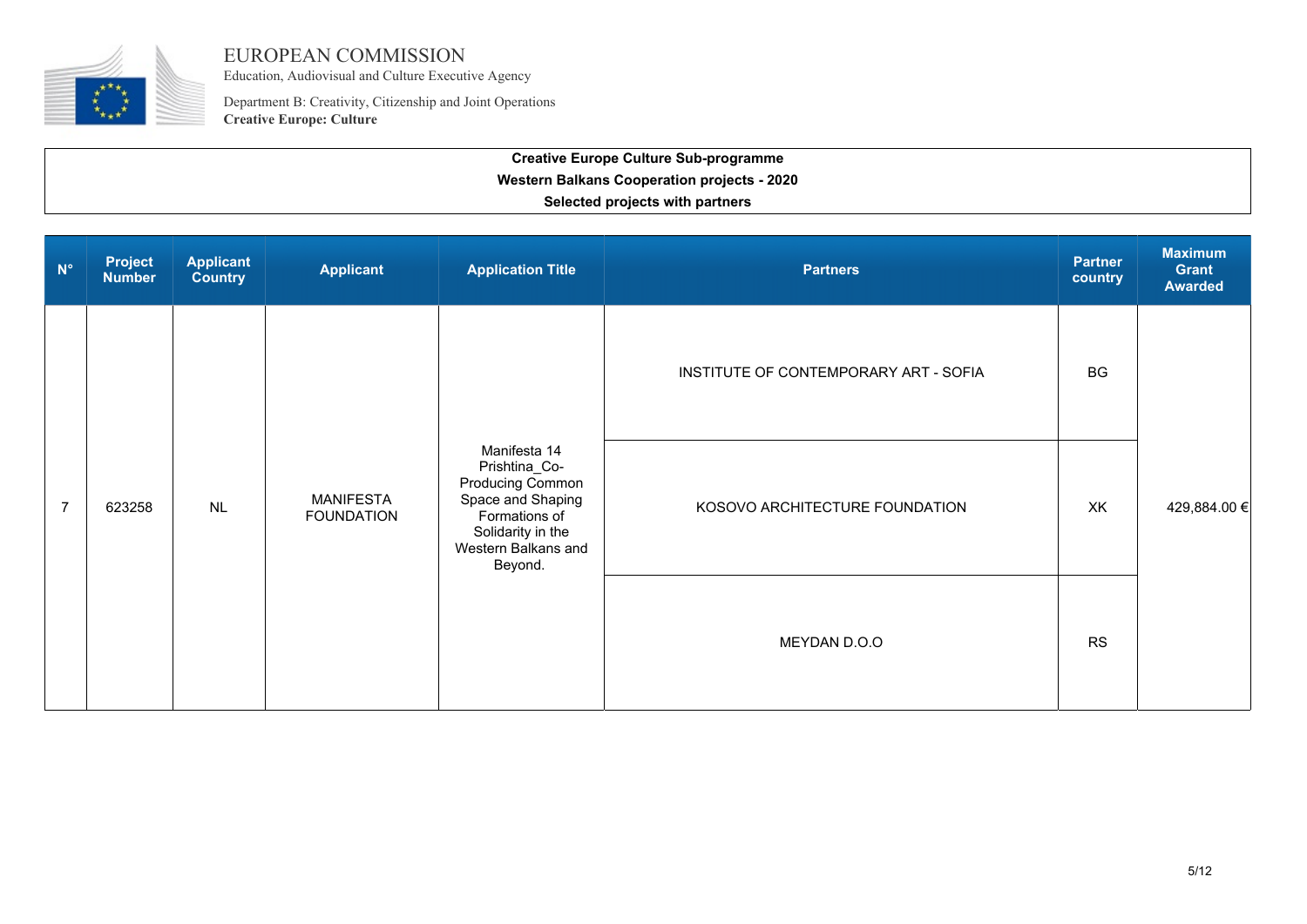

Education, Audiovisual and Culture Executive Agency

Department B: Creativity, Citizenship and Joint Operations **Creative Europe: Culture**

| <b>Creative Europe Culture Sub-programme</b>       |
|----------------------------------------------------|
| <b>Western Balkans Cooperation projects - 2020</b> |
| Selected projects with partners                    |
|                                                    |

| $N^{\circ}$    | <b>Project</b><br><b>Number</b> | <b>Applicant</b><br><b>Country</b> | <b>Applicant</b>                      | <b>Application Title</b>                                                                                                                       | <b>Partners</b>           | <b>Partner</b><br>country | <b>Maximum</b><br>Grant<br><b>Awarded</b> |
|----------------|---------------------------------|------------------------------------|---------------------------------------|------------------------------------------------------------------------------------------------------------------------------------------------|---------------------------|---------------------------|-------------------------------------------|
| $\overline{7}$ | 623258                          | <b>NL</b>                          | <b>MANIFESTA</b><br><b>FOUNDATION</b> | Manifesta 14<br>Prishtina_Co-<br>Producing Common<br>Space and Shaping<br>Formations of<br>Solidarity in the<br>Western Balkans and<br>Beyond. | MUNICIPALITY OF PRISHTINA | XK                        |                                           |
|                |                                 |                                    |                                       |                                                                                                                                                | NGO AKTIV                 | XK                        | 429,884.00 €                              |
|                |                                 |                                    |                                       |                                                                                                                                                | <b>QENDRA HARABEL</b>     | <b>AL</b>                 |                                           |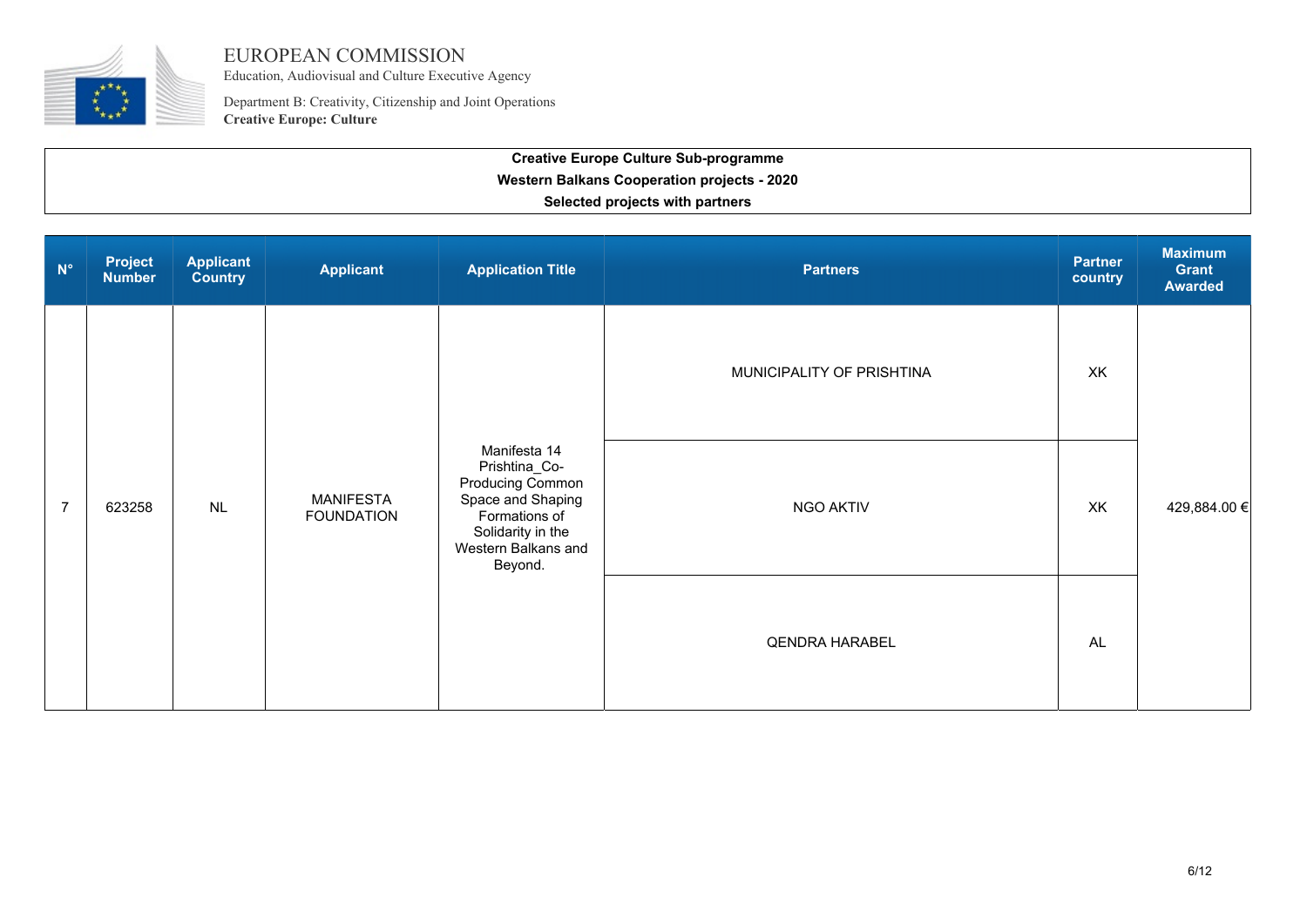

Education, Audiovisual and Culture Executive Agency

Department B: Creativity, Citizenship and Joint Operations **Creative Europe: Culture**

| $N^{\circ}$    | <b>Project</b><br><b>Number</b> | <b>Applicant</b><br>Country | <b>Applicant</b>                                                     | <b>Application Title</b>                                                                                                                                           | <b>Partners</b>                                                                  | <b>Partner</b><br>country | <b>Maximum</b><br><b>Grant</b><br><b>Awarded</b> |
|----------------|---------------------------------|-----------------------------|----------------------------------------------------------------------|--------------------------------------------------------------------------------------------------------------------------------------------------------------------|----------------------------------------------------------------------------------|---------------------------|--------------------------------------------------|
| $\overline{7}$ | 623258                          | NL                          | <b>MANIFESTA</b><br><b>FOUNDATION</b>                                | Manifesta 14<br>Prishtina_Co-<br>Producing Common<br>Space and Shaping<br>Formations of<br>Solidarity in the<br>Western Balkans and<br>Beyond.                     | REPUBLIKA MAKEDONIJA NACIONALNA USTANOVA-MUZEJ<br>NA SOVREMENATA UMETNOST SKOPJE | MK                        |                                                  |
|                |                                 |                             |                                                                      |                                                                                                                                                                    | <b>RRITU</b>                                                                     | XK                        | 429,884.00 €                                     |
|                |                                 |                             |                                                                      |                                                                                                                                                                    | UDRUZENJE ZA POSTKONFLIKTNA ISTRAZIVANJA                                         | <b>BA</b>                 |                                                  |
| 8              | 623270                          | <b>HR</b>                   | KOOPERATIVA -<br><b>REGIONALNA</b><br>PLATFORMA ZA<br><b>KULTURU</b> | Regional Lab: New<br>Culture Spaces and<br>Networks as drivers of<br>an Innovative and<br>Sustainable Bottom-up<br>Development of<br><b>Regional Collaboration</b> | ALLIANCE OPERATION CITY                                                          | <b>HR</b>                 | 424,010.00 €                                     |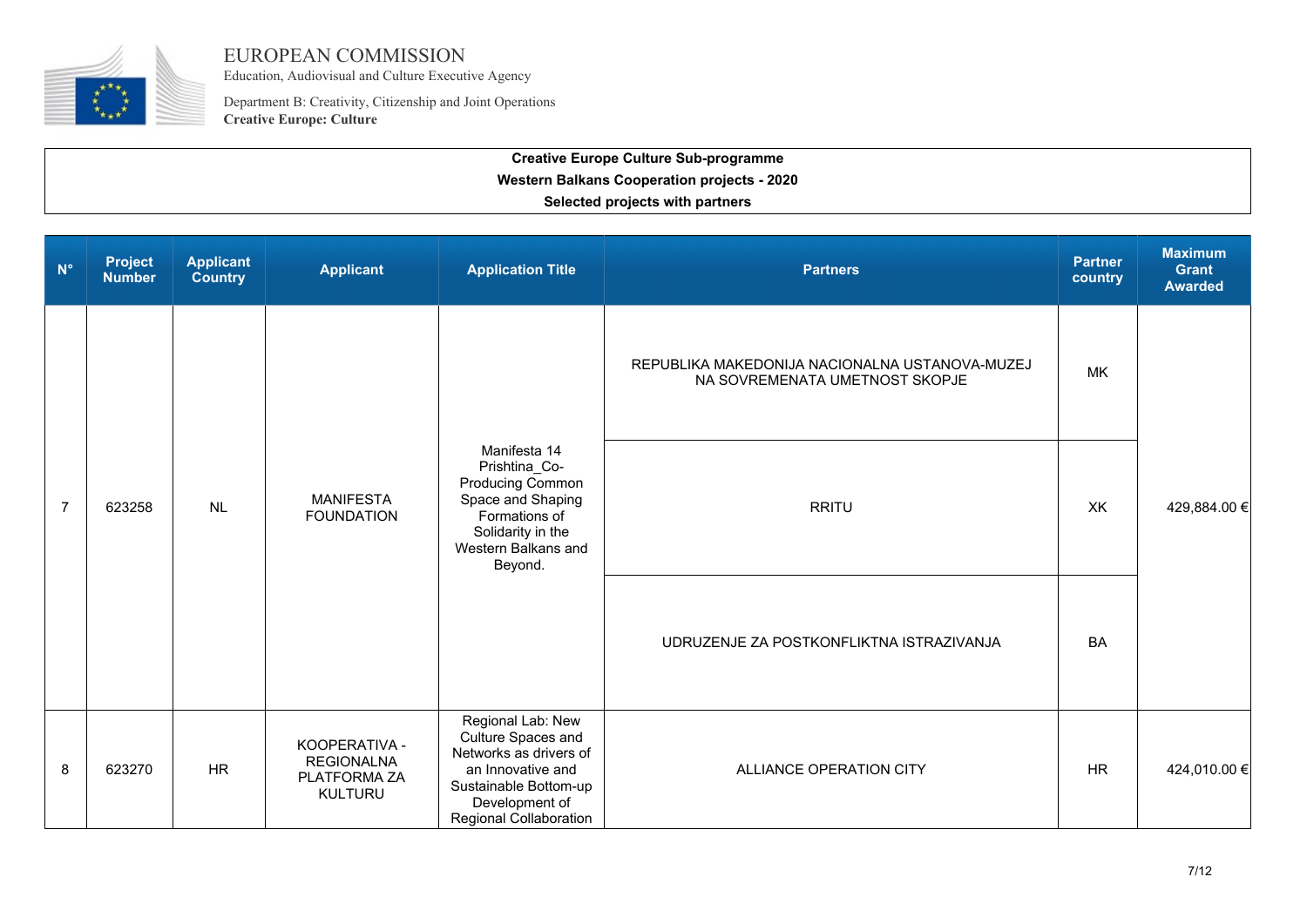

Education, Audiovisual and Culture Executive Agency

Department B: Creativity, Citizenship and Joint Operations **Creative Europe: Culture**

| $N^{\circ}$ | <b>Project</b><br><b>Number</b> | <b>Applicant</b><br><b>Country</b> | <b>Applicant</b>                                                     | <b>Application Title</b>                                                                                                                                    | <b>Partners</b>                                                       | <b>Partner</b><br>country | <b>Maximum</b><br>Grant<br><b>Awarded</b> |
|-------------|---------------------------------|------------------------------------|----------------------------------------------------------------------|-------------------------------------------------------------------------------------------------------------------------------------------------------------|-----------------------------------------------------------------------|---------------------------|-------------------------------------------|
|             |                                 | <b>HR</b>                          | KOOPERATIVA -<br><b>REGIONALNA</b><br>PLATFORMA ZA<br><b>KULTURU</b> | Regional Lab: New<br>Culture Spaces and<br>Networks as drivers of<br>an Innovative and<br>Sustainable Bottom-up<br>Development of<br>Regional Collaboration | <b>ANIBAR</b>                                                         | XK                        |                                           |
| 8           | 623270                          |                                    |                                                                      |                                                                                                                                                             | ASOCIJACIJA NEZAVISNA KULTURNA SCENA SRBIJE                           | <b>RS</b>                 | 424,010.00 €                              |
|             |                                 |                                    |                                                                      |                                                                                                                                                             | DRUSTVO ASOCIACIJA                                                    | SI                        |                                           |
|             |                                 |                                    |                                                                      |                                                                                                                                                             | JADRO - ASSOCIATION OF THE INDEPENDENT CULTURE<br><b>SCENE SKOPJE</b> | <b>MK</b>                 |                                           |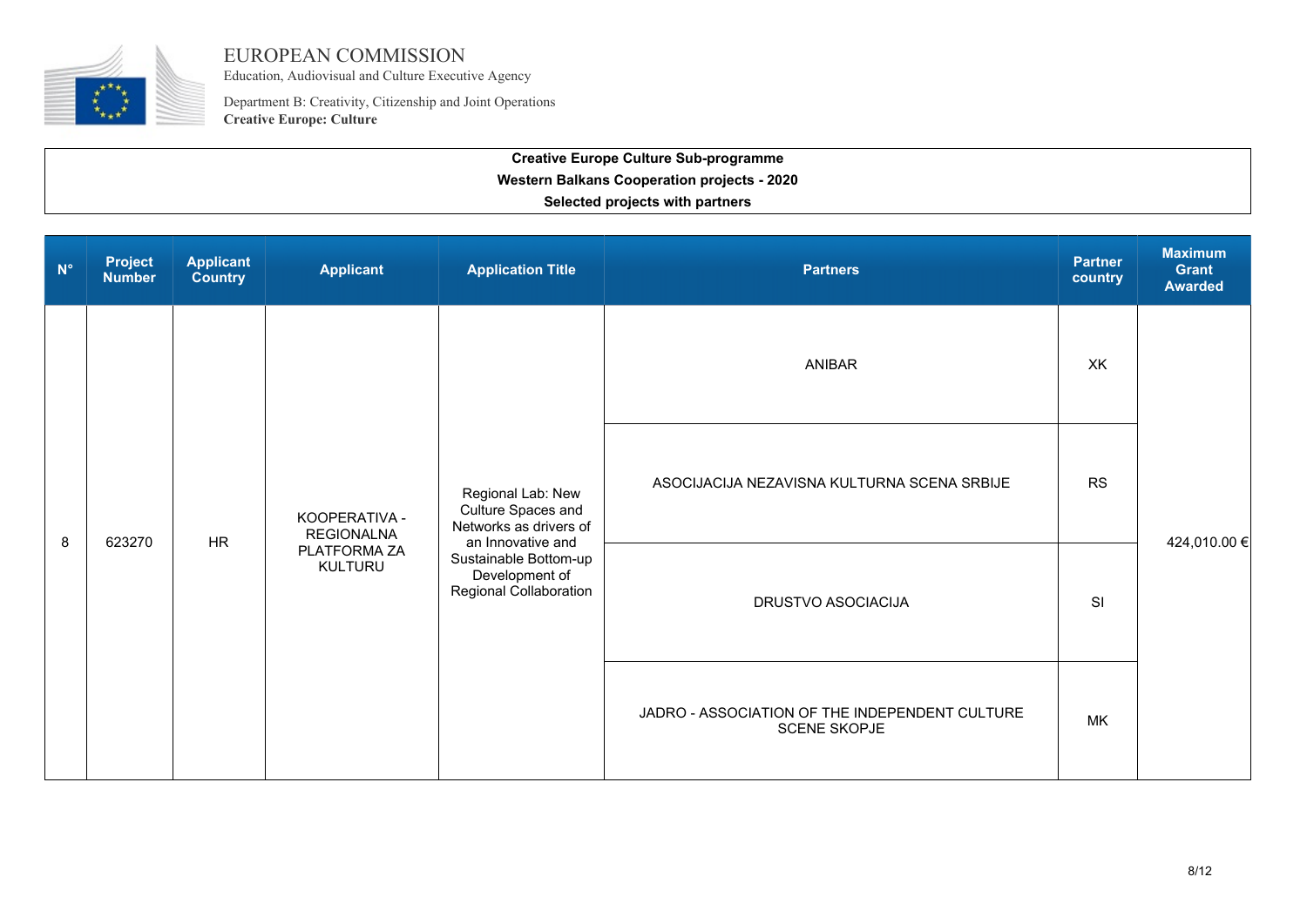

Education, Audiovisual and Culture Executive Agency

Department B: Creativity, Citizenship and Joint Operations **Creative Europe: Culture**

| $N^{\circ}$ | <b>Project</b><br><b>Number</b> | <b>Applicant</b><br><b>Country</b>                                                                     | <b>Applicant</b>                                                     | <b>Application Title</b>                                                                                                                                           | <b>Partners</b>                                                                   | <b>Partner</b><br>country | <b>Maximum</b><br><b>Grant</b><br><b>Awarded</b> |
|-------------|---------------------------------|--------------------------------------------------------------------------------------------------------|----------------------------------------------------------------------|--------------------------------------------------------------------------------------------------------------------------------------------------------------------|-----------------------------------------------------------------------------------|---------------------------|--------------------------------------------------|
| 8           | 623270                          | <b>HR</b>                                                                                              | KOOPERATIVA -<br><b>REGIONALNA</b><br>PLATFORMA ZA<br><b>KULTURU</b> | Regional Lab: New<br>Culture Spaces and<br>Networks as drivers of<br>an Innovative and<br>Sustainable Bottom-up<br>Development of<br><b>Regional Collaboration</b> | UDRUZENJE GRADJANA OMLADINSKI KULTURNI CENTAR<br>ABRASEVIC                        | <b>BA</b>                 | 424,010.00 €                                     |
|             |                                 |                                                                                                        |                                                                      |                                                                                                                                                                    | ASSOCIATION FOR PROMOTION AND DEVELOPMENT OF<br>CULTURAL ACTIVITIES STUDIO TEATAR | <b>BA</b>                 |                                                  |
|             |                                 |                                                                                                        | <b>MACEDONIAN</b><br>NATIONAL THEATRE                                | The Ways of the<br><b>Heroes</b>                                                                                                                                   | ASSOCIAZIONE "LA DRAMATURGIE"                                                     | IT                        |                                                  |
| 9           | 623276                          | МK                                                                                                     |                                                                      |                                                                                                                                                                    | <b>EHO ANIMATO</b>                                                                | <b>RS</b>                 | 395,183.00 €                                     |
|             |                                 |                                                                                                        |                                                                      |                                                                                                                                                                    | <b>LOOP AMKE</b>                                                                  | <b>EL</b>                 |                                                  |
|             |                                 |                                                                                                        |                                                                      |                                                                                                                                                                    | PUBLISHING HOUSE GAVROSH DOOEL SKOPJE                                             | <b>MK</b>                 |                                                  |
|             |                                 |                                                                                                        |                                                                      |                                                                                                                                                                    | STUDIO ZA RAZISKAVO UMETNOSTI IGRE                                                | <b>SI</b>                 |                                                  |
|             |                                 | <b>ASSOCIATION</b><br><b>CENTRE FOR</b><br><b>MK</b><br><b>SOCIALINNOVATIONS</b><br>BLINK 42-21 SKOPJE | <b>Immersive Storytelling</b><br>Driven Cooperation for              | ARHEOLOSKI INSTITUT                                                                                                                                                | <b>RS</b>                                                                         | 338,055.00 €              |                                                  |
| 10          | 623277                          |                                                                                                        |                                                                      | <b>Cultural Heritage</b><br>Dissemination in<br><b>Western Balkans</b>                                                                                             | ARISTOTELIO PANEPISTIMIO THESSALONIKIS                                            | EL                        |                                                  |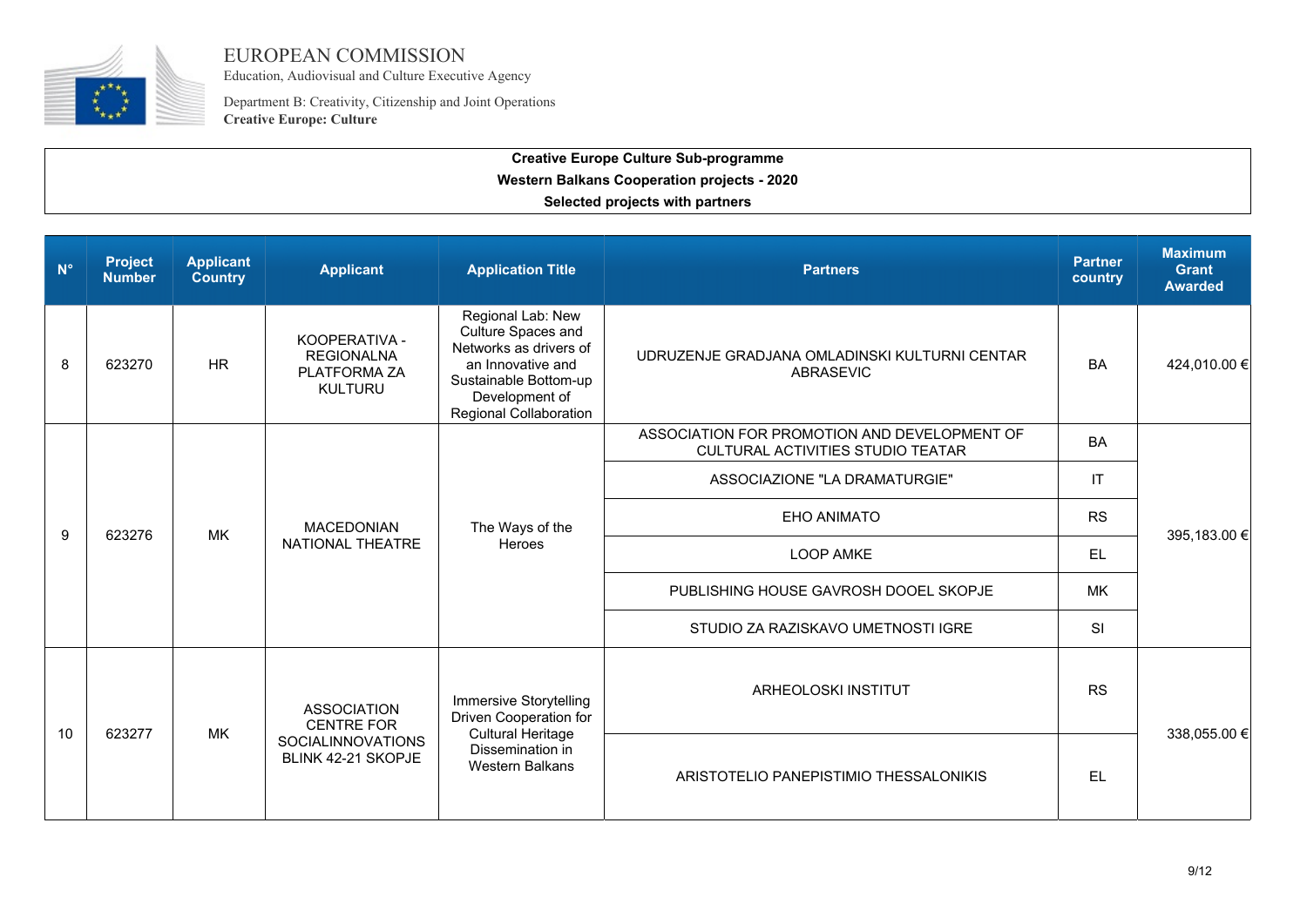

Education, Audiovisual and Culture Executive Agency

Department B: Creativity, Citizenship and Joint Operations **Creative Europe: Culture**

| $N^{\circ}$ | <b>Project</b><br><b>Number</b> | <b>Applicant</b><br><b>Country</b> | <b>Applicant</b>                                                                          | <b>Application Title</b>                                                                                                          | <b>Partners</b>                                                      | <b>Partner</b><br>country | <b>Maximum</b><br><b>Grant</b><br><b>Awarded</b> |
|-------------|---------------------------------|------------------------------------|-------------------------------------------------------------------------------------------|-----------------------------------------------------------------------------------------------------------------------------------|----------------------------------------------------------------------|---------------------------|--------------------------------------------------|
|             |                                 |                                    |                                                                                           | <b>Immersive Storytelling</b><br>Driven Cooperation for<br><b>Cultural Heritage</b><br>Dissemination in<br><b>Western Balkans</b> | BALKAN HERITAGE FOUNDATION (FONDATSIYA "BALKANSKO<br>NASLEDSTVO")    | <b>BG</b>                 | 338,055.00 €                                     |
|             | 623277                          | MK                                 | <b>ASSOCIATION</b><br><b>CENTRE FOR</b><br><b>SOCIALINNOVATIONS</b><br>BLINK 42-21 SKOPJE |                                                                                                                                   | MUZEJ IN GALERIJE MESTA LJUBLJANE                                    | SI                        |                                                  |
| 10          |                                 |                                    |                                                                                           |                                                                                                                                   | NAVIPRO D.O.O.                                                       | SI                        |                                                  |
|             |                                 |                                    |                                                                                           |                                                                                                                                   | НАЦИОНАЛНА УСТАНОВА ЗА УПРАВУВАЊЕ СО<br>АРХЕОЛОШКИОТ ЛОКАЛИТЕТ СТОБИ | <b>MK</b>                 |                                                  |
|             | 623358                          |                                    | <b>KULTURNO</b><br>OKOLJSKO DRUSTVO<br>PAZI!PARK                                          | Redesigning<br>playscapes with<br>children in Western<br><b>Balkans</b>                                                           | <b>GRADIONICA</b>                                                    | <b>ME</b>                 |                                                  |
| 11          |                                 | SI                                 |                                                                                           |                                                                                                                                   | <b>KREATIVNI KRAJOBRAZI</b>                                          | <b>HR</b>                 | 424,947.00 €                                     |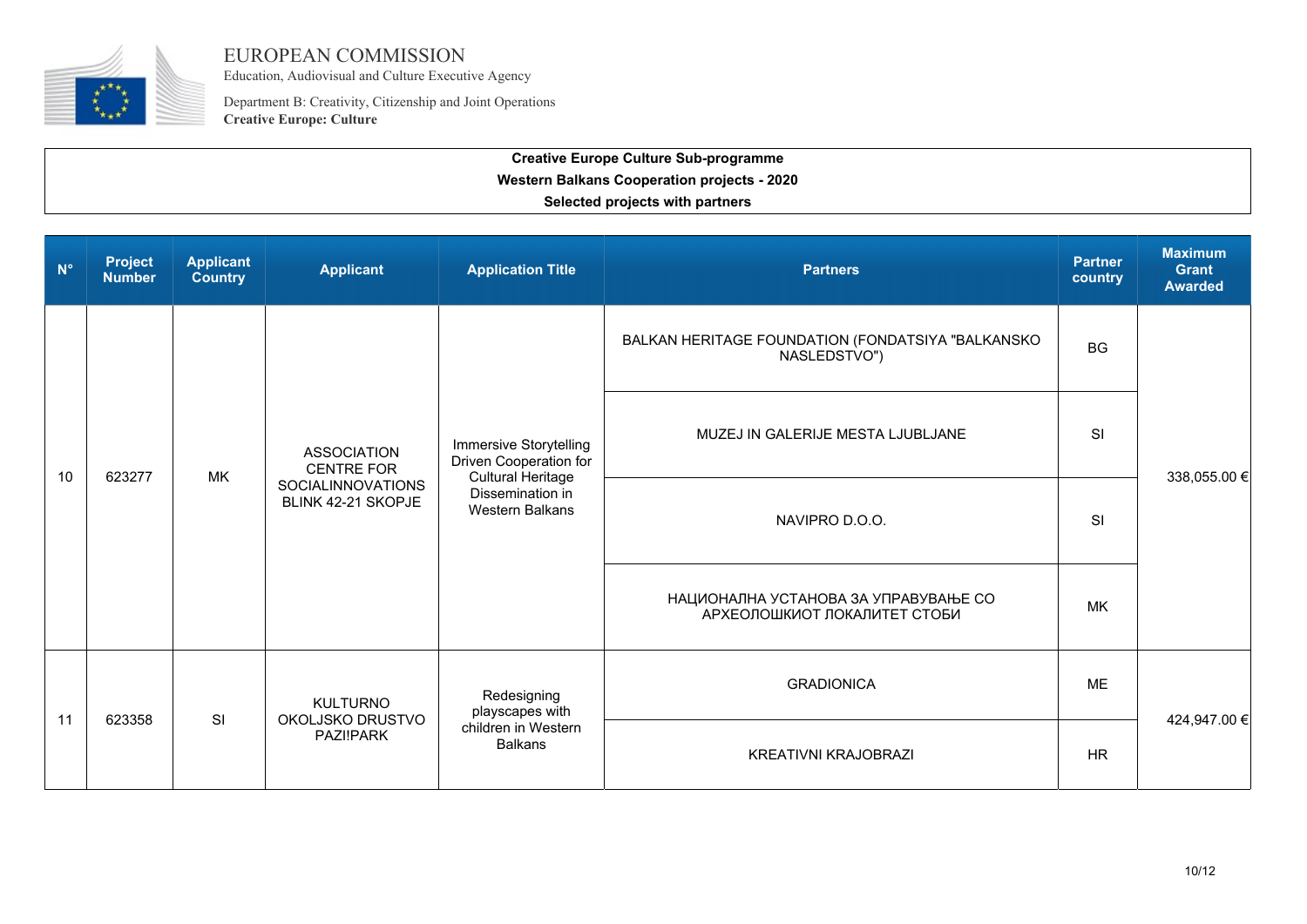

Education, Audiovisual and Culture Executive Agency

Department B: Creativity, Citizenship and Joint Operations **Creative Europe: Culture**

| $N^{\circ}$ | <b>Project</b><br><b>Number</b> | <b>Applicant</b><br><b>Country</b> | <b>Applicant</b>                          | <b>Application Title</b>                                                            | <b>Partners</b>                                                             | <b>Partner</b><br>country | <b>Maximum</b><br><b>Grant</b><br><b>Awarded</b> |
|-------------|---------------------------------|------------------------------------|-------------------------------------------|-------------------------------------------------------------------------------------|-----------------------------------------------------------------------------|---------------------------|--------------------------------------------------|
| 11          | 623358                          | SI                                 | <b>KULTURNO</b><br>OKOLJSKO DRUSTVO       | Redesigning<br>playscapes with<br>children in Western<br><b>Balkans</b>             | <b>QENDRA MARREDHENIE</b>                                                   | <b>AL</b>                 | 424,947.00 €                                     |
|             |                                 |                                    | PAZI!PARK                                 |                                                                                     | UDRUZENJE "SKOGLED"                                                         | <b>RS</b>                 |                                                  |
|             |                                 |                                    |                                           |                                                                                     | CENTRE BELGE DE LA BANDE DESSINEE ASBL                                      | <b>BE</b>                 | 254,705.00 €                                     |
|             |                                 | <b>RO</b>                          | MUZEUL JUDETEAN<br>DE ISTORIE BRASOV      | CAN for BALKANS -<br><b>Comics Alliance</b><br>Networking for Balkans               | NATIONAL HISTORICAL MUSEUM                                                  | AL                        |                                                  |
| 12          | 623401                          |                                    |                                           |                                                                                     | STRIP CENTAR NA MAKEDONIJA                                                  | <b>MK</b>                 |                                                  |
|             |                                 |                                    |                                           |                                                                                     | UDRUZENJE LJUBITELJA STRIPA I PISANE RECI "NIKOLA<br><b>MITROVIC KOKAN"</b> | <b>RS</b>                 |                                                  |
| 13          | 623414                          | <b>BA</b>                          | <b>KULTURNI CENTAR</b><br><b>TREBINJE</b> | ReCulture: Re-<br>branding of Cultural<br>Institutions in Western<br><b>Balkans</b> | FAKULTET DRAMSKIH UMETNOSTI                                                 | <b>RS</b>                 | 466,852.00 €                                     |
|             |                                 |                                    |                                           |                                                                                     | <b>FIELS OG</b>                                                             | AT                        |                                                  |